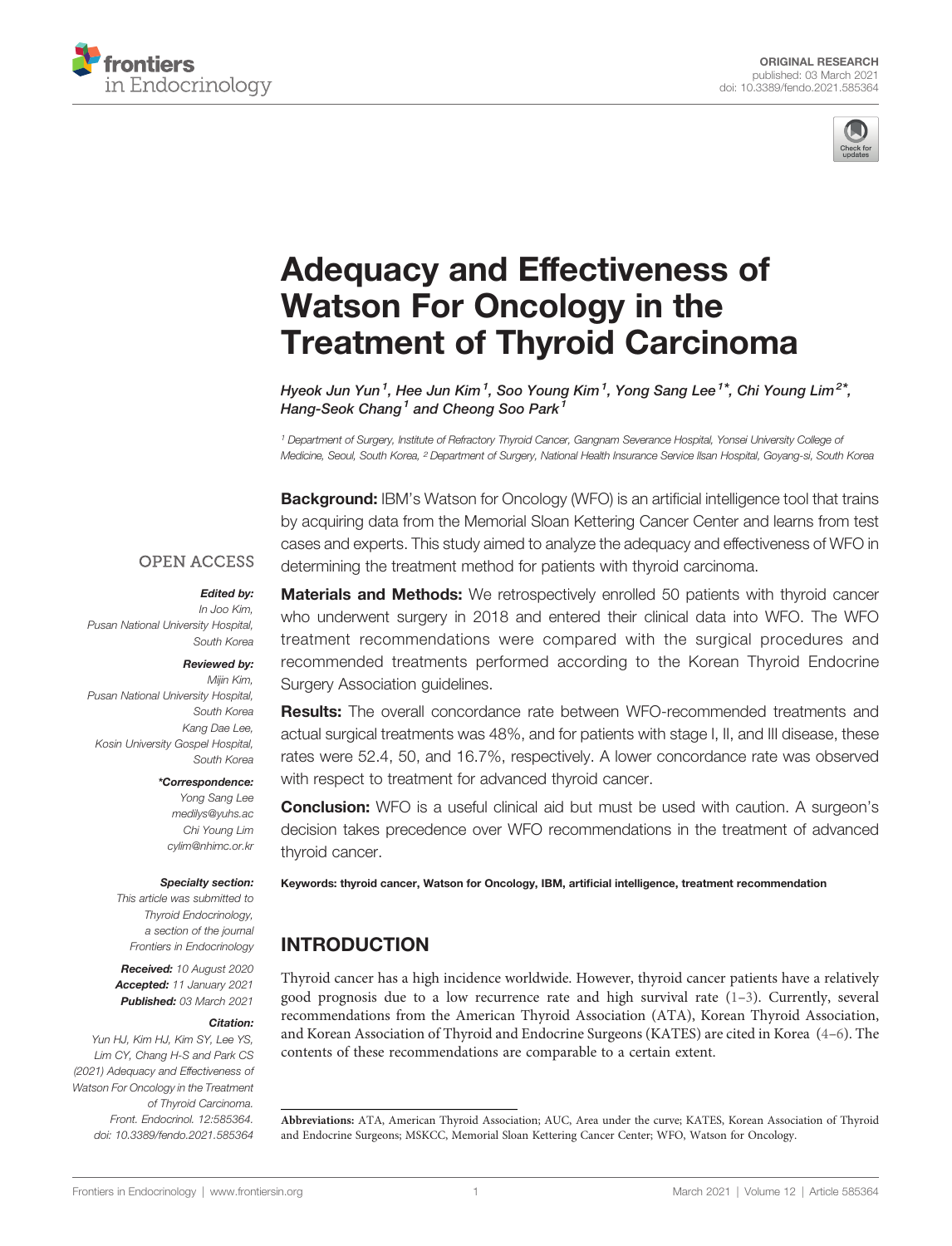Watson for Oncology (WFO) (IBM Corporation, United States) is a clinical decision-support system created by IBM and named after its founder, Thomas J. Watson [\(7\)](#page-4-0). It mainly cites the ATA guidelines to determine the appropriate thyroid cancer treatment. This system uses machine learning to evaluate the clinical factors in a case and determines how treatment options can be identified from the collected data. Its prime function is to recommend the appropriate treatment based on the patient's electronic medical records. For example, if a patient's medical records, genetic information, and operability status are entered, WFO recommends a treatment that is verified by oncologists at the Memorial Sloan Kettering Cancer Center (MSKCC). Moreover, certain types of anticancer drugs or combinations thereof and radiation and hormone therapies are also recommended by this system ([8\)](#page-4-0). Additionally, WFO provides evidence to support the credibility of its recommendations, and this evidence is based on relevant literature, such as studies and associated data [\(9\)](#page-4-0). When a doctor selects a treatment, WFO provides the rate of survival, incidence of side effects, and other related treatment information, helping the doctor assess the overall effectiveness and treatment risk. In agreement with the MSKCC, this technology has provided evidence-based treatment recommendations for cancer patients since 2012 ([10](#page-4-0)), and currently, its applicability extends to various types of cancers such as lung, breast, colorectal, and stomach cancers [\(11\)](#page-4-0).

This study aimed to analyze the adequacy and effectiveness of WFO by comparatively analyzing its recommendations with those based on the KATES guidelines.

# MATERIALS AND METHODS

## **Patients**

Clinical data from 50 patients diagnosed with thyroid cancer between January 1, 2018, and December 31, 2018, at National Health Insurance Ilsan Hospital were entered into WFO. These patients had undergone surgical treatment following recommendations by the KATES. The data included demographic information such as sex and age; results of medical imaging, nuclear medicine, pathology, and blood testing; and information regarding surgical findings and methods. These data were abstracted from the electronic medical records and entered manually into WFO. This study was approved by the Institutional Review Board of the National Health Insurance Service Ilsan Hospital (IRB No. 2019-01-024).

# Watson For Oncology

WFO treatment recommendations are divided into three groups with corresponding color-coded labels: green indicates "recommended" based on strong evidence; orange indicates "for consideration" implying that oncologists can consider the treatment as an appropriate alternative based on their clinical judgment; and red indicates a "not recommended" treatment due to certain contraindications or lack of strong evidence of use.

# The Korean Association of Thyroid and Endocrine Surgeon (KATES) Guideline

The extent of surgical procedure suitable for differentiated thyroid carcinoma (DTC) is as follows: In the case of micropapillary thyroid cancer of less than 0.5 cm, the surgery timing can determine by selectively providing sufficient information to the patient and observing for a certain period. The initial surgical procedure of patients with DTC of >1 cm is strongly recommended to perform total thyroidectomy or neartotal thyroidectomy. It is strongly recommended to perform total thyroidectomy or near-total thyroidectomy for initial surgery in patients with gross extrathyroidal extension, clinical evidence of any lymph node metastasis, or distant metastasis. Thyroid lobectomy is actively recommended for patients with unifocal DTC of <1 cm without a personal history of radiation therapy to the head and neck and familial DTC within the first generation, limited within the thyroid gland, and no clinically detectable cervical nodal metastases.

Lymph node dissection in DTC is as follows: If cervical lymph node metastasis is clinically suspected, therapeutic central compartment lymph node dissection (CCND) should be performed. In the case of T3 or T4 lesions, under 15 years of age or over 45 years of age, multiple lesions, extrathyroidal extension, and lateral cervical lymph node metastasis, prophylactic CCND may be considered even if the central lymph node metastasis is not clinically suspected.

## **Concordance**

The final comparison target was the surgical treatment suggested by KATES and WFO. Concordance was defined as a match between the surgeon's treatments that were performed based on recommendations by the KATES ([4](#page-4-0)) and the WFO's "recommended" category of surgical treatments. If the surgeon's treatment was included in the WFO's "considered" and "not recommended" categories, it was considered a non-concordance.

The null hypothesis was that WFO's area under the curve (AUC) for the standard treatment is 0.75, while the alternative hypothesis assumed that if the AUC of WFO for the standard treatment is 0.75 or more, the AUC of WFO is 0.95. Therefore, for a type I error of 0.05 and a power of 0.8, the required number of patients would be approximately 40. Further, considering a dropout rate of 20%, 50 participants would be needed to test this hypothesis. As this sample size was achievable within the affiliated institution, the study was not expanded to other research institutes.

# RESULTS

## Patient Characteristics

Among the 50 patients recruited in this study, the majority were women (41, 82%), and the mean tumor size was 0.9 cm. All patients had been diagnosed with papillary thyroid cancer: 32 patients (64%) had bilateral lobe invasion and 29 (58%) had extracapsular involvement. The tumor-node-metastasis stage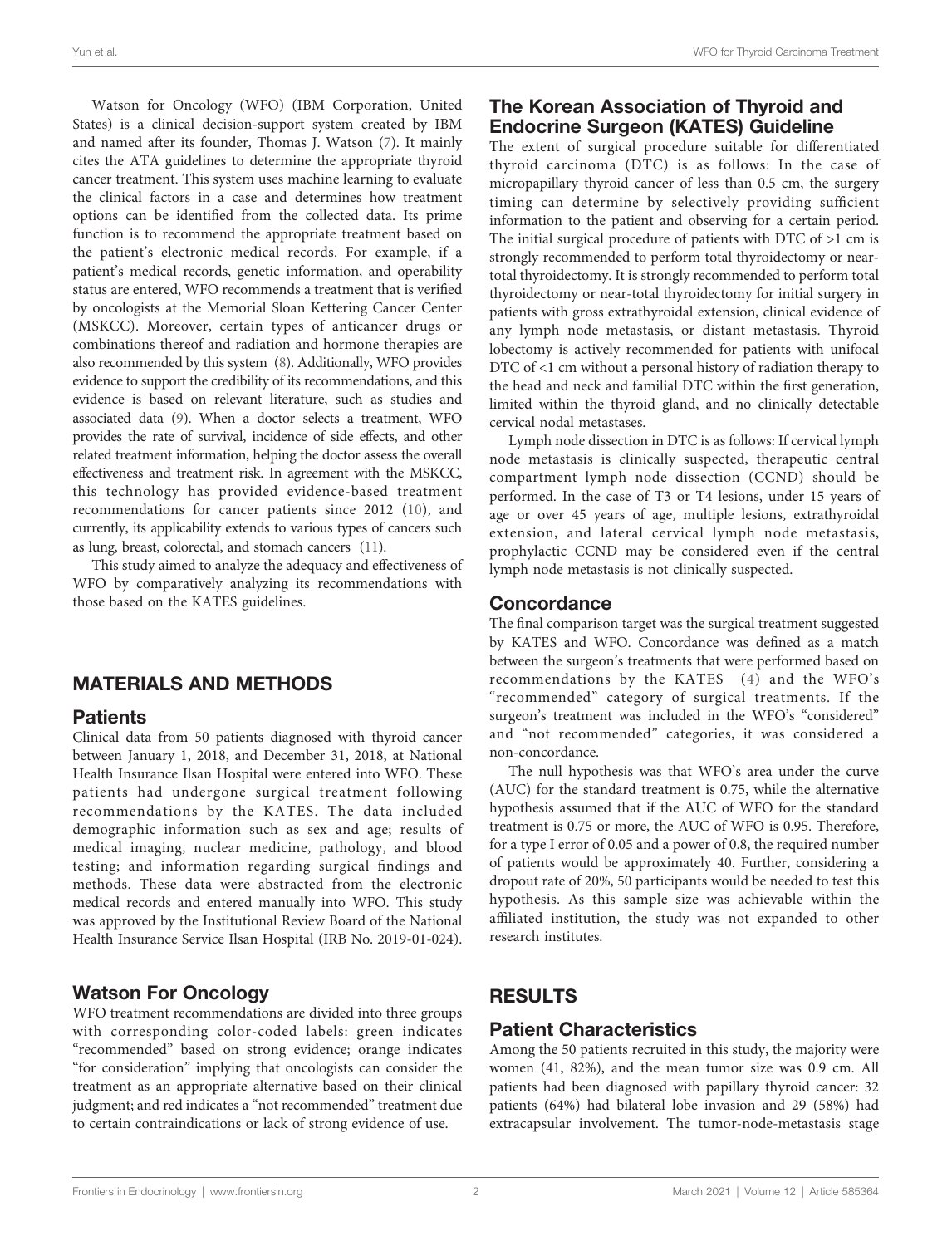was classified according to the 8th edition of the cancer staging system by the American Joint Committee on Cancer ([12](#page-4-0)). T1a, T1b, and T2 disease was observed in 32 (64%), 14 (28%), and 4 (8%) patients, respectively; N0, N1a, and N1b disease was observed in 30 (60%), 17 (34%), and 3 (6%) patients, respectively. There were 42 patients (84%) with stage I disease, 2 patients (4%) with stage II disease, and 6 patients (30%) with stage III disease (Table 1).

## Concordance Analyses

The concordance rates between the WFO-recommended and KATES-recommended surgical treatment options were analyzed according to the following groups: "recommended," "for consideration," and "not recommended." Overall, the surgical treatments were "recommended" in 24 cases (48%), "for consideration" in 2 cases (4%), and "not recommended" in 24 (48%) cases. The postoperative final results were consistent with the preoperative predictions in all concordant patients. On

#### TABLE 1 | Patient characteristics.

| <b>Characteristics</b>                                                  |                                | Total N = 50, No. $(\%)$ or<br>mean |
|-------------------------------------------------------------------------|--------------------------------|-------------------------------------|
| Age, year (range)                                                       |                                | 47.5 (25-77)                        |
| Female/Male                                                             |                                | 41/9 (82%/18%)                      |
| Primary tumor size, cm<br>(range)                                       |                                | $0.9(0.3 - 3.9)$                    |
| Pathology                                                               | Papillary thyroid<br>carcinoma | 50 (100%)                           |
| Multifocality                                                           |                                | 32 (64%)                            |
| Bilateral involvement                                                   |                                | 17 (34%)                            |
| Extrathyroidal extension<br>TNM stage (AJCC 8 <sup>th</sup><br>edition) |                                | 29 (58%)                            |
| T stage                                                                 | T <sub>1</sub> a               | 32 (64%)                            |
|                                                                         | T <sub>1</sub> b               | 14 (28%)                            |
|                                                                         | T2                             | 4(8%)                               |
| N stage                                                                 | <b>No</b>                      | 30 (60%)                            |
|                                                                         | N <sub>1</sub> a               | 17 (34%)                            |
|                                                                         | N <sub>1</sub> b               | 3(6%)                               |
| <b>TNM</b> stage                                                        | I                              | 42 (84%)                            |
|                                                                         | $\mathbf{  }$                  | 2(4%)                               |
|                                                                         | $\mathsf{III}$                 | 6 (12%)                             |

AJCC, American Joint Committee on Cancer; TNM, tumor-node-metastasis.

further analyses, the surgical treatments were "recommended" in 22 cases (52.4%), "for consideration" in 1 case (2.4%), and "not recommended" in 19 cases (45.2%) by WFO among patients with stage I cancers. Among patients with stage II cancer, the surgical treatment was "recommended" in 1 case (50%) and "not recommended" in 1 case (50%). Finally, among patients with stage III cancer, the surgical treatment was "recommended" in one case (16.7%), "for consideration" in 1 case (16.7%), and "not recommended" in four cases (66.7%) by WFO (Figure 1).

## **DISCUSSION**

Artificial intelligence has substantially greater memorization capabilities than the human brain; it can quickly collect and sort the stored information, such as diagnostic radiology applications and applications of pathology imaging systems, to obtain precise conclusions rapidly ([13,](#page-4-0) [14](#page-4-0)). WFO was created to serve as a support system that uses vast amounts of medical evidence to aid doctors in treatment planning. Further, it can markedly shorten the time spent by inexperienced surgeons in consulting relevant literature, improving their ability to make accurate diagnoses and prompt treatment recommendations.

In this study, 24 of 50 treatment methods used were consistent with those recommended by WFO, and higher stages of thyroid cancer were associated with a lower concordance rate. Non-concordance between the treatment methods of WFO and KATES is shown in [Table 2](#page-3-0). Nonconcordance between the methods considered category by WFO and the KATES was observed in 2 cases. In one nonconcordant case, WFO recommends active surveillance, but thyroid lobectomy was performed with careful explanation because the pathological result in repeated fine-needle aspiration was category III of the Bethesda system ([15\)](#page-4-0). Final pathological result is papillary thyroid carcinoma. In another case, total thyroidectomy was recommended by WFO because of clinically suspected extrathyroidal extension. But unilateral thyroidectomy was performed because the extrathyroidal extension was not observed during the operation.

Non-concordance between the methods recommended category by WFO and the KATES was observed in 24 cases.



and Endocrine Surgeons guidelines.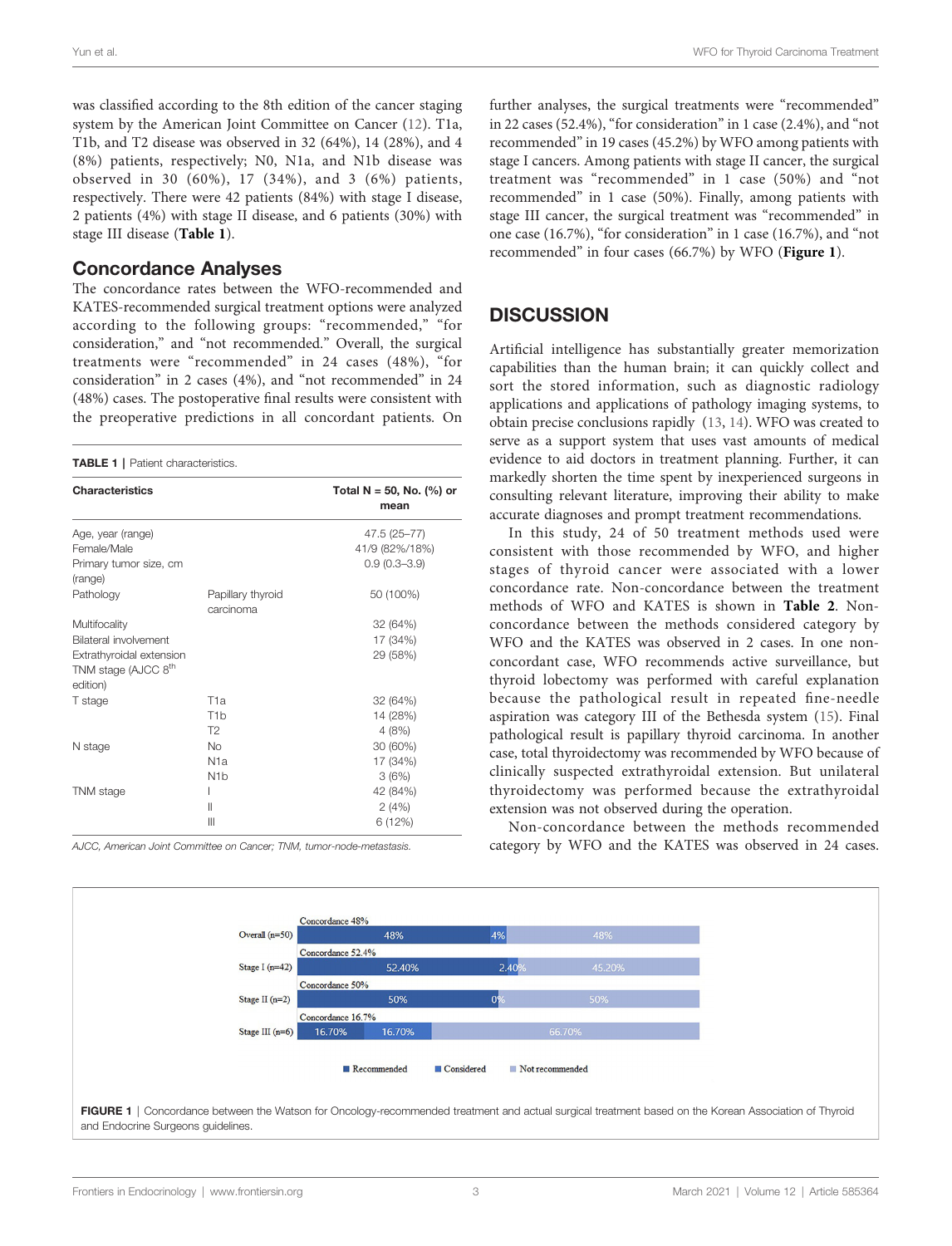<span id="page-3-0"></span>

| <b>TABLE 2</b>   Reason for non-concordance between the WFO-recommended |
|-------------------------------------------------------------------------|
| treatment and surgical treatment based on the KATES quidelines.         |

| Reason for non-<br>concordance | <b>WFO recommend</b><br>treatment | <b>Surgical</b><br>treatment | Total<br>$N = 26$ |
|--------------------------------|-----------------------------------|------------------------------|-------------------|
| Considered category, n=2       |                                   |                              |                   |
| AUS in repeated FNA            | AS                                | lobectomy                    |                   |
| <b>FTF</b>                     | π                                 | lobectomy                    |                   |
| Not recommended                |                                   |                              |                   |
| category, n=24                 |                                   |                              |                   |
| Familial thyroid cancer        | AS                                | lobectomy                    |                   |
| history                        |                                   |                              |                   |
| <b>FTF</b>                     | $\top$                            | lobectomy                    | 7                 |
| CCND                           | π                                 | TT+CCND                      | 16                |
|                                | lobectomy                         | lobectomy                    |                   |
|                                |                                   | +CCND                        |                   |

AUS, atypia of undetermined significance; FNA, fine needle aspiration; AS, active surveillance; ETE, extrathyroidal extension; TT, total thyroidectomy; CCND, central compartment lymph node dissection.

In one non-concordant case, WFO recommended active surveillance and no surgical procedure due to the small tumor size (0.4 cm) and lack of clinical symptoms. However, this patient had undergone unilateral thyroidectomy due to the risk factor of family history ([16](#page-4-0)). An explanation for this nonconcordance could be that information regarding risk factors such as family history were not entered in the corresponding data field of the patient's medical records and examination results.

In 7 patients, total thyroidectomy was recommended by WFO because of clinically suspected extrathyroidal extension. As per ATA and KATES guidelines, thyroid cancer patients with tumors sized > 4 cm or with gross extrathyroidal extension should undergo an initial surgical procedure including a near-total or total thyroidectomy and gross removal of all primary tumors [\(5\)](#page-4-0). However, unilateral thyroidectomy was actually performed because extrathyroidal extension was not observed during the operation or on postoperative histopathological examinations. A surgeon with this experience can make appropriate changes to the pre-determined treatment method according to operative findings. However, if the surgeon does not have this experience and relies solely on WFO recommendations for thyroidectomy, it can lead to unnecessary surgery that reduces the patient's quality of life.

WFO did not recommend central compartment lymph node dissection in 16 patients because no lymph nodes with suspected metastasis were observed preoperatively. However, during the operation, an enlarged central lymph node that indicated metastasis was observed, and a thyroidectomy with central compartment lymph node dissection was performed. Nodal metastasis was confirmed on permanent histopathological examination. In patients with clinically apparent lymph node metastasis, central compartment lymph node dissection improves survival and lowers the risk of recurrence ([17](#page-4-0)). However, in the absence of clinically apparent lymph node metastasis, several guidelines, including those of WFO, do not recommend performing dissection prophylactically [\(18,](#page-4-0) [19\)](#page-4-0). Therefore, inexperienced surgeons solely relying on WFO recommendations may inadvertently neglect metastatic lymph nodes.

From another perspective, confirming seen in preoperative imaging studies (CT, US) is essential during surgery. However, image studies cannot completely determine whether there is extrathyroidal extension or lymph node metastasis. Therefore, Non-concordance in determining the extent of surgery due to extrathyroidal extension or lymph node metastasis may be due to imaging studies' limitations, not the WFO itself.

In 6 stage III patients, 5 showed non-concordance. The average age of 5 patients was 57.5 years, four patients with T1b and 1 with T2 each, and all patients with N1a. there were no particular differences from other stage except age. Four cases showed non-concordance depending on whether CCND was performed or not. In another case, WFO recommends active surveillance, but thyroid lobectomy was performed.

Evidence-based medicine forms the backbone of modern medicine and entails that patients be treated according to a clear medical rationale, unlike that in the past, when the treatment heavily relied on the intuition or experience of the doctor. WFO is a technology that uses a clear medical rationale and has the capability to learn and recall all of the abundant and constantly updated evidence. Nonetheless, the planned treatment or surgical extent may change according to intraoperative findings in some cases, reinstating the importance of the surgeon's judgment.

There are several limitations to our study. First, it was a retrospective observational study that lacked controls; this made the results potentially vulnerable to the influence of unmeasured factors. Second, the group of patients with stage I cancer was considerably larger than the other groups. This study is a preliminary study, conducted only in a group of 50 patients. In the clinical field, there are more patients in stage I than stage II and stage III, but the results will be more accurate if more patients are studied in the future. Third, the results may vary if different versions of WFO or the KATES guidelines are used. Updated versions of the these WFO and KATES guidelines should be validated in further research.

In conclusion, WFO is useful as an assistive tool for doctors. However, it must be used with caution because the WFO recommended treatment for patients with advanced thyroid cancer may not be the most appropriate approach. Therefore, the surgeon's judgment gains precedence over WFO recommendations in determining the treatment method for patients with advanced thyroid cancers. In the future, a multicenter study should be conducted to investigate the adequacy and Effectiveness of WFO in the treatment of thyroid carcinoma.

# DATA AVAILABILITY STATEMENT

The raw data supporting the conclusions of this article will be made available by the authors, without undue reservation.

# ETHICS STATEMENT

The studies involving human participants were reviewed and approved by Institutional Review Board of the National Health Insurance Service Ilsan Hospital (IRB No. 2019-01-024). Written